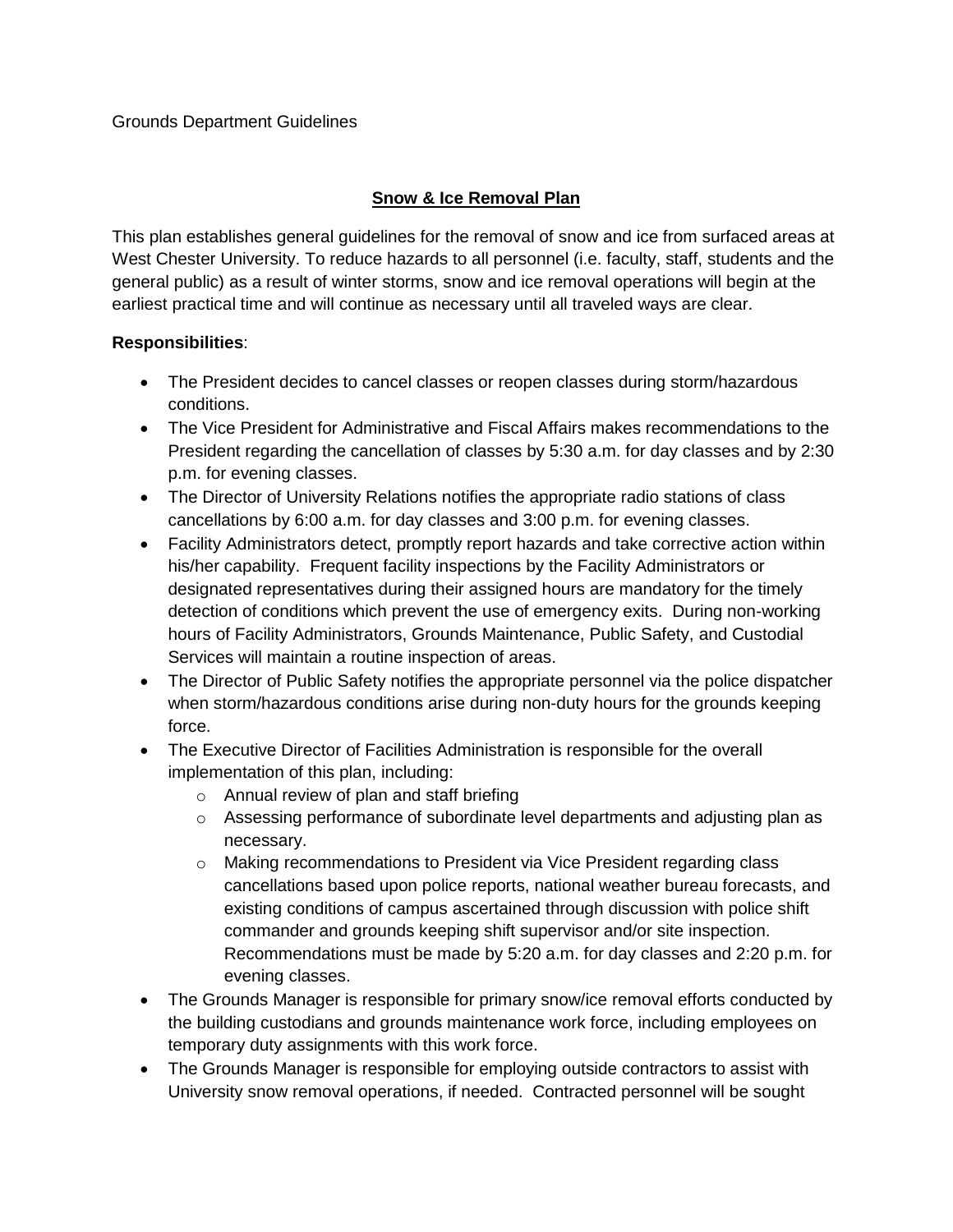only during conditions of emergency which cannot be alleviated by in-house staff capabilities.

- Building custodians, working under the direction of the Custodial Services Director, are responsible for clearing snow and ice from emergency exits and for the maintenance of all building steps and exit ways for at least 15 feet from each building.
- The Automotive Mechanic Supervisor is responsible for pre-winter services of all snow/ice removal equipment and direct support of grounds keeping efforts during all storm/hazardous conditions.
- In that the University houses approximately 3,500 residence students, the term "school closed" will be understood to mean "classes canceled" during normal winter storm notification processes. Thus, essential employees are expected to report for duty during their assigned shifts. Exceptions can only be granted on an individual case-by-case basis and only for compelling reasons.

# **Supplies and Equipment**:

- Custodians have been issued ice scrapers, chemical ice melt, shovels, and brooms. By November  $15<sup>th</sup>$  of each year, Custodial Services will inventory these items in each building to assure that proper equipment and supplies are in readiness for the snow season.
- An ample supply of cinders will be stockpiled in the South Campus area by the Grounds Department prior to November  $15<sup>th</sup>$  of each year (only if cinders will not be available hot/direct load from central boiler plant).
- The primary source of cinders will be from the boiler plant silo during freezing weather. University operations will at all times take priority over issuance of cinders to outside agencies.
- An ample supply of rock salt will be obtained by the Grounds Department prior to November 15<sup>th</sup> of each year (twenty ton start-up usually supplies 75% of demand for a mild winter).
- A refreshment supply of rock salt will be ordered as needed to maintain a minimum balance of 5 tons at all times.
- Grounds Maintenance shall review and replenish all items by November 15<sup>th</sup> of each year to include:
	- o Ice scrapers, shovels, brooms
	- o Snow fencing
	- o Burlap bags
	- o Barricades and warning lights for traffic control
	- $\circ$  Snow markers (fire hydrants, sidewalks, abutments, Tanglewood driveway)
- The Automotive Shop will install snow plows and assure that all motorized snow removal equipment is in good working order.
- The Roofing Shop of Physical Plant shall ensure the following are immediately available:
	- $\circ$  Hand tools, including ladders and poles, for the removal of icicles which present a danger to pedestrians.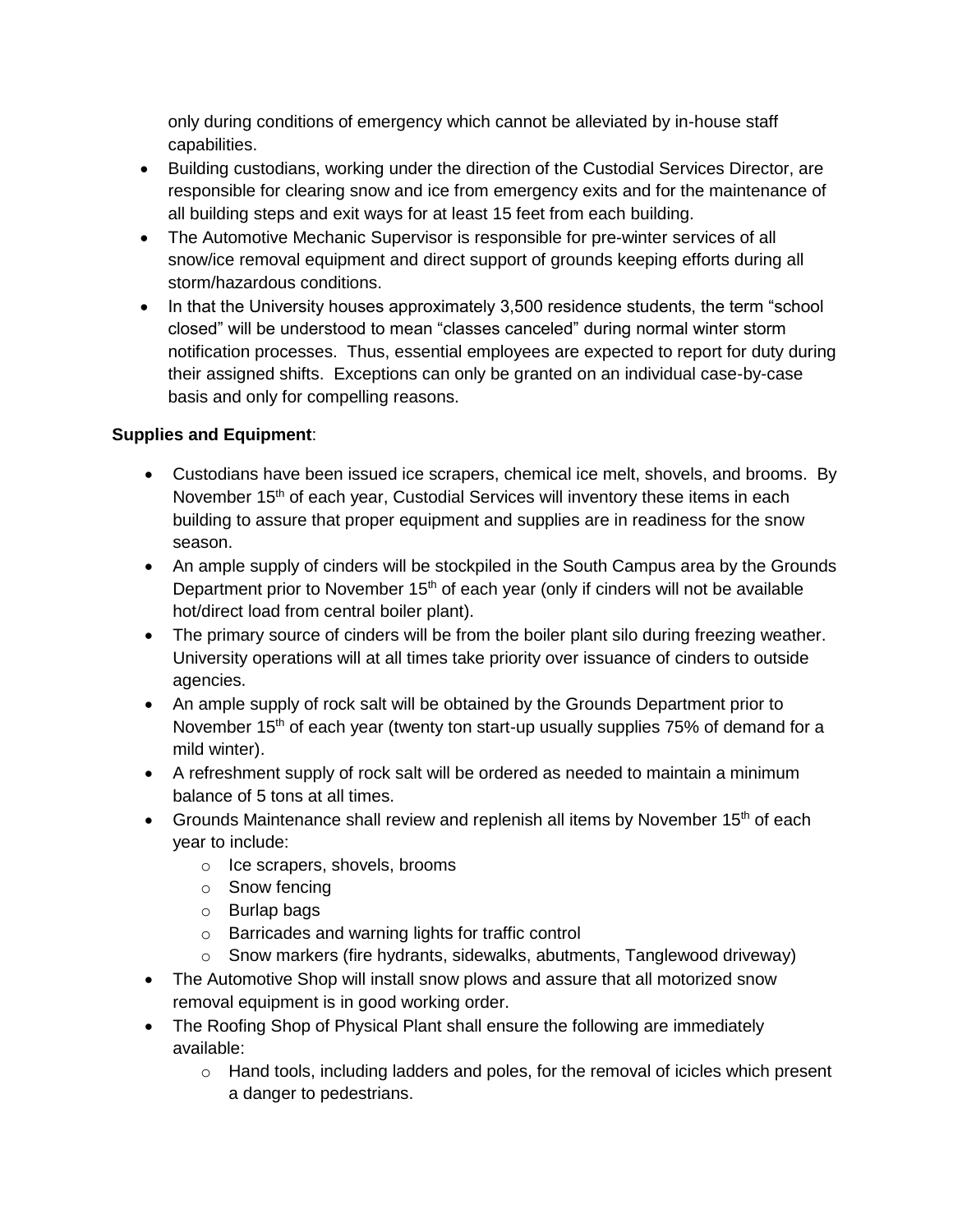### **Implementation**:

- Preparation:
	- $\circ$  By no later than November 15<sup>th</sup> of each year a stockpile or immediate continuous supply source of abrasives will be established by the Grounds Department. Abrasives, in order of preferred use are:
		- Cinders, free from clinkers and ashes
		- Clear sand with 100% passing a 3/8" sieve, and not more than 30% passing a #50 sieve
		- Pea gravel
		- Coal slack
		- **Sawdust**
	- $\circ$  By no later than November 15<sup>th</sup> of each year, snow markers will be placed at each hydrant, drain opening, valve, or other necessary installations that could become lost under drifting snow.
	- $\circ$  By no later than November 15<sup>th</sup> of each year, earth, gravel and stone surfaces will be bladed so that they will not be rough when frozen. Rocks, stockpiles, and other obstructions will be removed from areas to be plowed.
	- $\circ$  By no later than November 15<sup>th</sup> of each year, all culverts, drainage ditches, and storm drains (to include storm sewers) will be cleaned of obstructions to prevent water from ponding and freezing.
	- $\circ$  Trucks used for snow plowing will be loaded with ballast at time of use. After snow is removed, the ballast may be used for icy pavements. When the truck is not in use, the truck body will be relieved of the load.
	- $\circ$  By no later than November 15<sup>th</sup> of each year, the Grounds Manager will determine the need for snow fences, and such fences will have been erected.
	- $\circ$  By no later than November 15<sup>th</sup> of each year, all Facilities department heads will solicit names of volunteers for snow removal operations and submit a list of names/phone numbers to the Grounds Manager.
	- $\circ$  Sufficient grounds vehicles at South Campus will be brought to North Campus at the onset of storms to prevent vehicles from being stranded.
- Snow Removal Operations
	- $\circ$  The Grounds Manager will provide the necessary grounds personnel for snow removal operations. Additional augmentations of equipment operators and laborers will be provided by all other departments as directed by the Executive Director of Facilities Management.
	- o During normal work hours, the Grounds Manager will begin sweeping operations as soon as the snow accumulates slightly on the ground. Sweeping operations will be concentrated in the areas of Philips Memorial Hall, the Quadrangle area, classroom areas, and the access sidewalks to Lawrence Center and Reynolds Hall. Other areas, such as access walks to residence halls, will be swept if staff is available or after the priority areas have been cleared.
	- $\circ$  When fallen snow has reached a sufficient depth for the operation of small, selfpropelled and walking-type equipment (usually a depth of 1" to 1  $\frac{1}{2}$ "), such items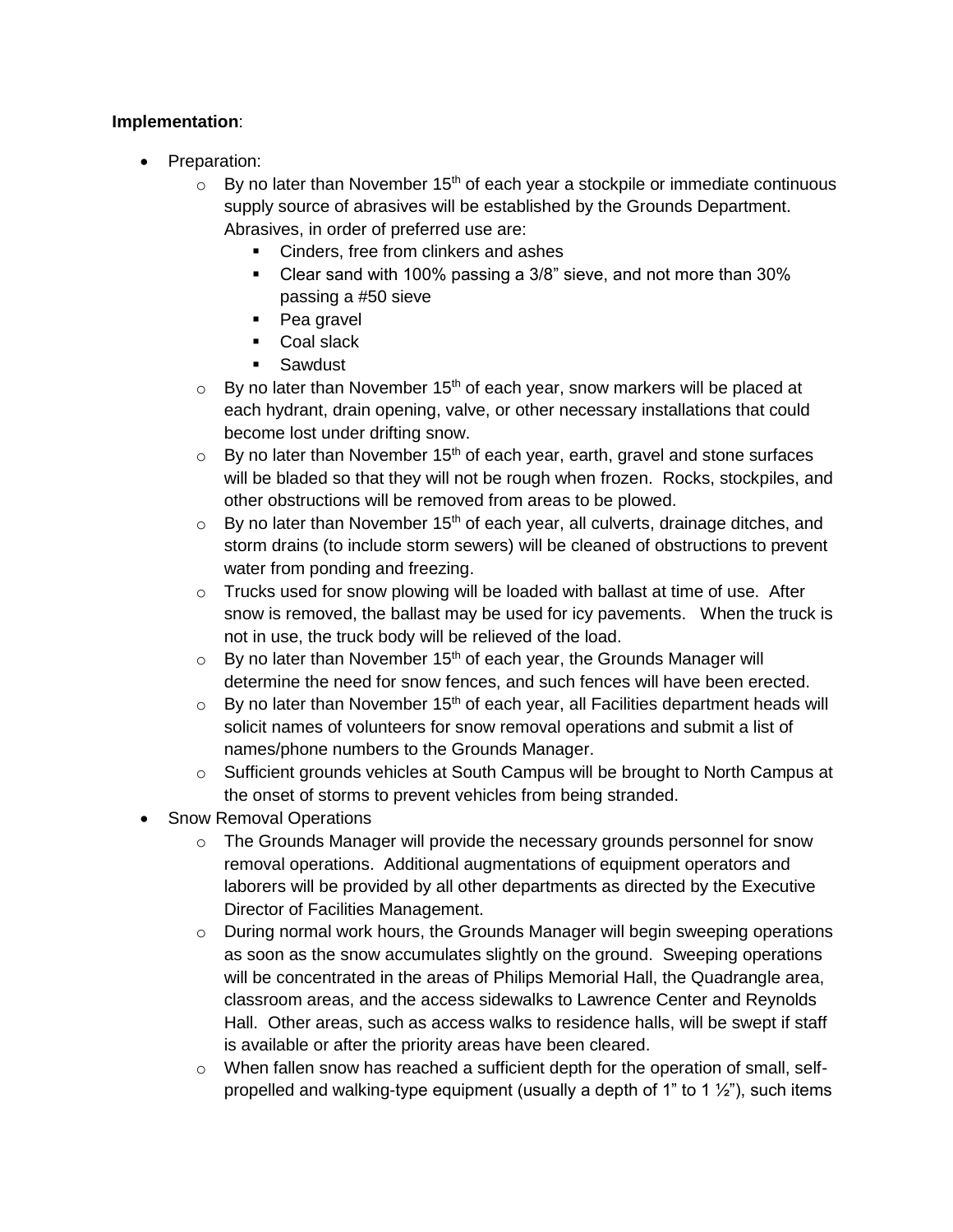of equipment will be operated to clear the perimeter and interior sidewalks of the North Campus. Sweeping operations will have ceased.

- $\circ$  During other than normal work hours, the Public Safety dispatcher will contact the Grounds Manager when fallen snow has reached a depth of one-half inch, and Grounds Manager or his designee will summon snow removal personnel, as considered necessary, including the equipment operators, groundskeepers, laborers, garage mechanics and other designated volunteers.
	- **The Public Safety dispatcher will also notify the Executive Director of** Facilities Management by 5:00 a.m. for any conditions that might warrant class/event cancellations.
	- Since the majority of personnel in Custodial Services are day shift, the possibility exists that entrance ways to buildings would not be cleared of snow or ice in the early morning hours upon departure of students from the residence halls and/or upon arrival for classes. Therefore, Public Safety will also notify the night custodial supervisor (ext. x2851, pager 1828) so that appropriate custodial personnel will be contacted to clear all entrance ways.
- $\circ$  Operations will proceed to remove snow from University areas, roads, sidewalks, and parking lots in accordance with the priorities indicated on the attached list. The heaviest equipment will be utilized on parking lots and access roads. Equipment will be shifted to lower priorities only on order or when operations are clearly ahead of the storm.
- $\circ$  When snow is light and dry and severe crosswinds are present, the snow will be moved with the wind and the height of snow banks to the windward will be limited.
- $\circ$  As soon as operations are ahead of the storm, windrows will be moved off road shoulders and edges of sidewalks far enough away to provide for additional snow storage and to prevent drainage on cleared surfaces.
- $\circ$  Shoveling of steps and areas inaccessible to equipment will be accomplished by hand labor. Particular attention will be paid to clearing handicapped access, keeping storm drains free and to avoid covering fire hydrants, valves, etc.
- $\circ$  Final cleanup by hand labor will be accomplished behind the equipment to clear drainage openings, fire hydrants, etc.
- $\circ$  Traffic restrictions will be clearly marked, and safety precautions will be taken in coordination with the Director of Public Safety.
- Ice Control
	- $\circ$  At critical areas, such as handicapped ramps and entrances, salt will be applied at the beginning of the storm. The resulting slush will not be deposited on grass or landscaped area if possible.
	- $\circ$  To prevent freezing of drains, place salt in burlap bags at inlets or in catch basins but so as not to obstruct the flow of water, if possible.
	- o During and after the snow removal operations, all practical measures will be taken to provide free drainage for melting snow so that cleared surfaces do not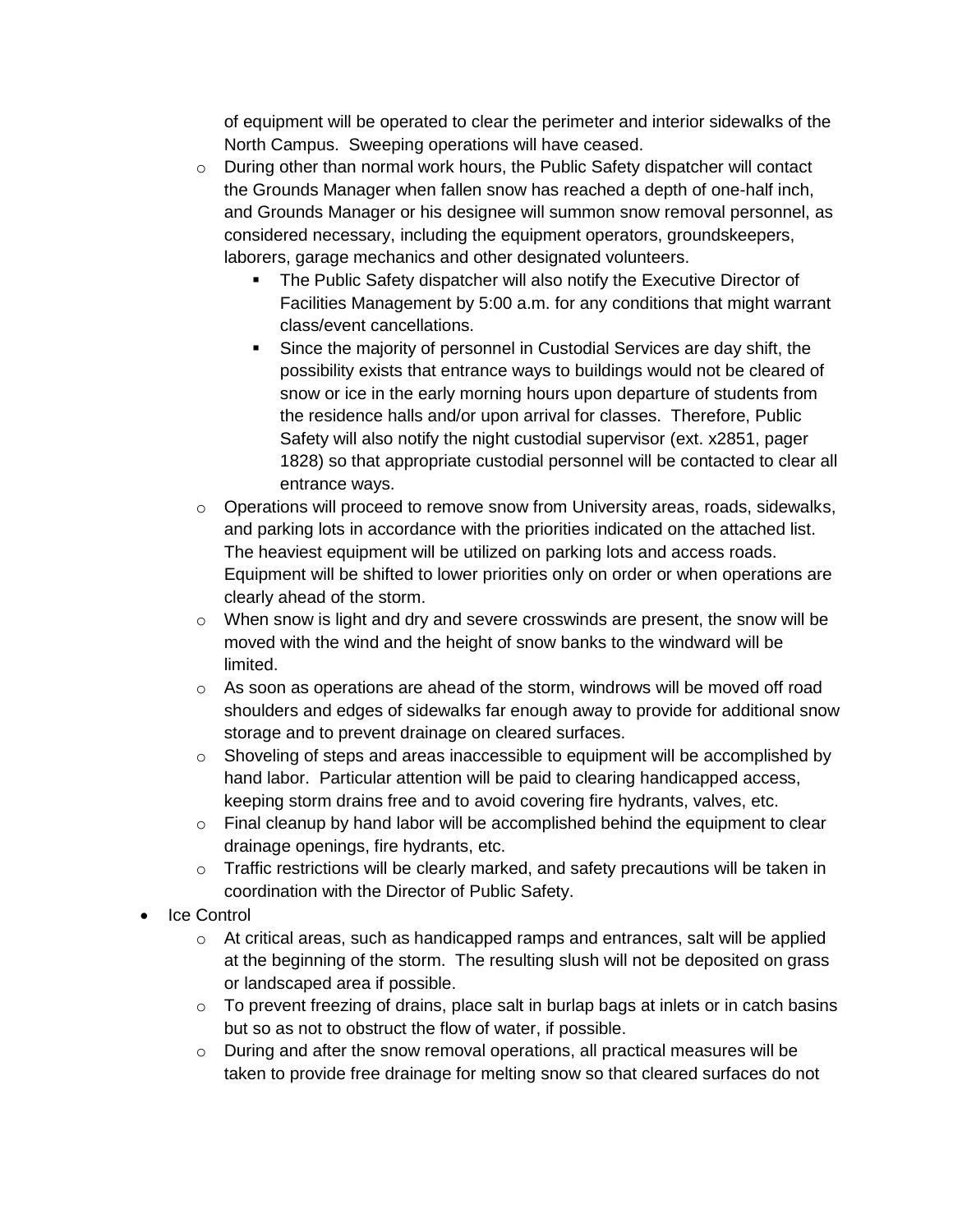become covered with water. This requires inspection each day that significant amounts of snow remain on the ground.

- $\circ$  Icicles will be removed from above doors, porches, and pedestrian walk by roofers exercising extreme caution at all times to protect pedestrians. Particularly hazardous sites include:
	- East and west entrances to Main hall and Recitation Hall
	- Main (NW) entrance to HPE Building
- $\circ$  The spreading of abrasives will be accomplished as necessary and whenever icing of ramps, walks, etc. occurs.
- o Frequent inspections during and after storms will be made by the Grounds Manager and hazardous conditions will be eliminated upon discovery or as promptly thereafter as possible. Inspections shall be documented and retained.
- Follow-Up
	- $\circ$  Drainage channels will be cut in the snow to facilitate run-off from melting snow and snow drifts, and to preclude water from running across walks and roadways.
	- $\circ$  Maintenance will be performed upon all equipment after use or a needed during use.
	- o Supplies will be replenished as necessary.
	- $\circ$  Snow that has been piled in North Campus areas during the operation will be loaded and carried to the South Campus for dumping if necessary. This process will continue during normal working hours until all snow has been removed. Temporary dump sites on North Campus will not include any drive, road, or otherwise designated fire lane or fire access route.
- Special Instructions:
	- o The Grounds Manager will make arrangements with the dining hall to provide hot coffee and meals for his personnel. If it is anticipated that snow removal operations will occur during non-operating hours of the dining hall, this will be arranged in advance by the Grounds Manager.
	- $\circ$  The Director of Custodial Services or designee will check all entrances and exits from residence halls (including University-owned houses), classrooms, etc., to make certain that they are cleared of snow and ice. He/she will pay particular attention to building doors, exits, and steps where it is known that handicapped persons are located. This will be first priority.
	- o During a protracted storm, the Grounds Manager will rotate personnel (including equipment operators) so they will not become fatigued. Warm-up times must be provided. It is important that personnel be rotated so that equipment will remain in operation continuously.
	- $\circ$  Personnel loading cinders will ensure tailgates are tightly closed to prevent spillage. Spillage which does occur must be cleaned up before departure.
	- $\circ$  Equipment operators must have the flashing lights operating when engaged in plowing, salting, or cindering operations.
	- $\circ$  Any equipment failures or breakdowns will be reported immediately to the shift supervisor. The shift supervisor will document the date, time, and nature of the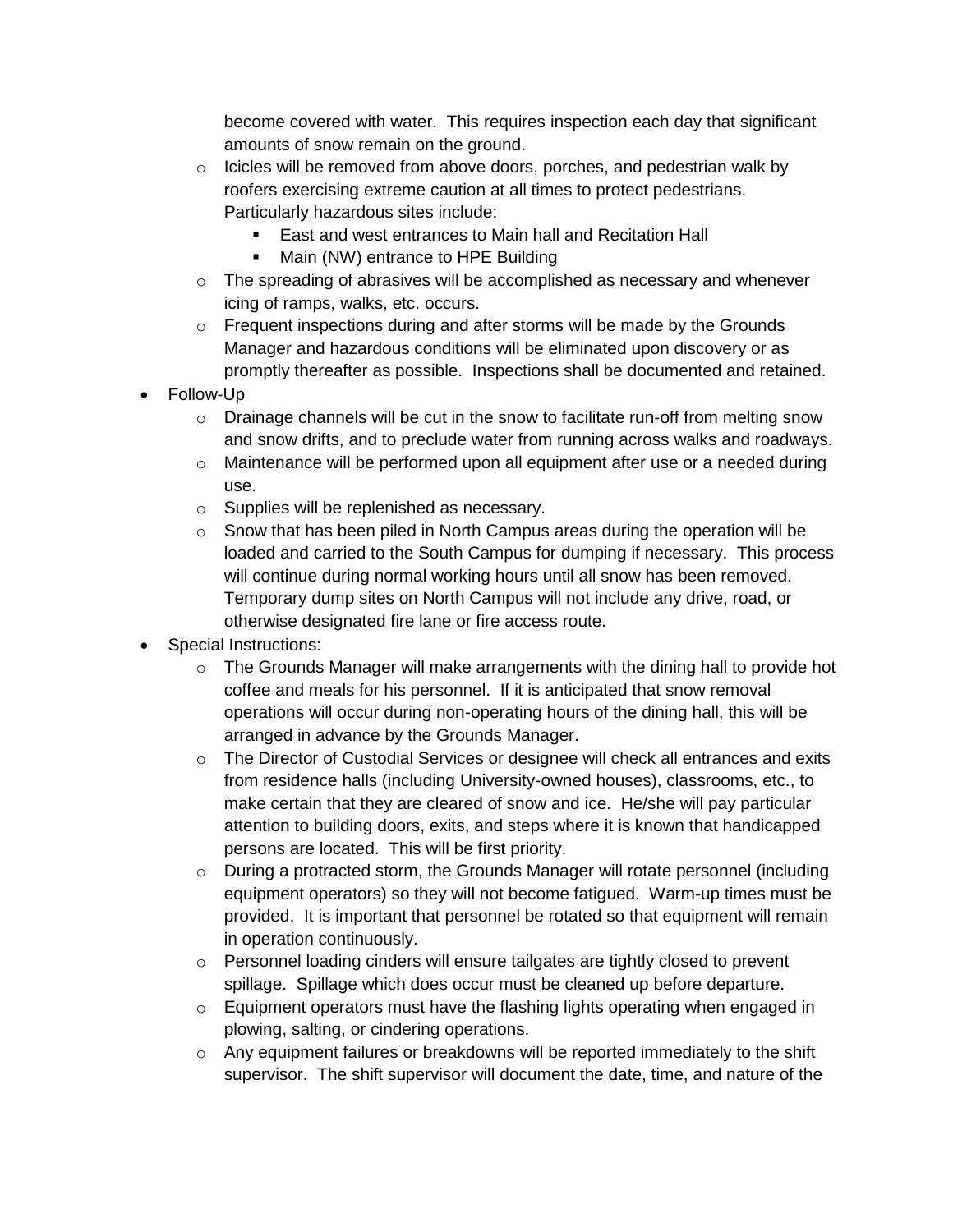breakdown and report same to the Grounds Manager. Vehicular accidents will be report to Public Safety immediately.

- o Reflectors shall be placed at appropriate locations along the Tanglewood driveway to serve as a benchmark for snow plowing operations. They are to be installed immediately following the December holiday receptions and shall be removed at the end of the appropriate snow season, or beginning of spring.
- $\circ$  Extreme care will be exercised to ensure that lawn areas are not damaged by snow removal operations (i.e. plows) at the Tanglewood residence or any other prominent lawn area. Avoid using plows with chains.
- $\circ$  The policy of Facilities Support Services, as it relates to Management Direction 530.17 Amended, dated May 7, 1979, is as follows:
	- When a partial or full day closing of the University is authorized, all employees of Facilities Support Services, including clerical, are considered to be in essential operations. Employees will remain at work or report to work as scheduled.
	- In every instance, the provisions of Management Directive 530.17 Amended, dated May 7, 1979 will be followed.
	- **Facilities Support Services employees may be released from work or** excused from work only for valid and compelling reasons, as determined by their Departmental Manager. Absences will be charged to appropriate leave time.
- o During extended periods of snow removal operations, the Grounds Manager may reassign part of the crew to nighttime duty.
- o Once snow removal work shifts have begun, they will automatically continue from day to day and week to week until terminated by the Grounds Manager.

# **Clearance of Vehicles from the Parking Lots**:

- In order to plow parking lots safely and efficiently, the lots must be clear of vehicles. The only exceptions are resident student parking lots (Lots L, Q, South Campus housing, and parts of A and F). In all other lots, vehicles are subject to be towed if left in parking lots when there is 1" or more accumulation of ice and/or snow during the following hours:
	- $\circ$  Monday through Friday: Lots will be closed from 11:00 p.m. to 6:00 a.m. during snow accumulations.
	- $\circ$  Parking lots are closed all day on Saturday, Sunday, and holidays (except such lots as are needed to accommodate scheduled University events that are not canceled).

# **Snow Removal Priorities**:

- Snow removal priorities may be adjusted by the supervisor/manager in charge, depending on weather conditions, time of day, day of the week, and scheduled University events. However, the normal priorities are as follows:
	- o Fire exits of all buildings, fire hydrants and handicapped ramps, curb cuts, and entrances.